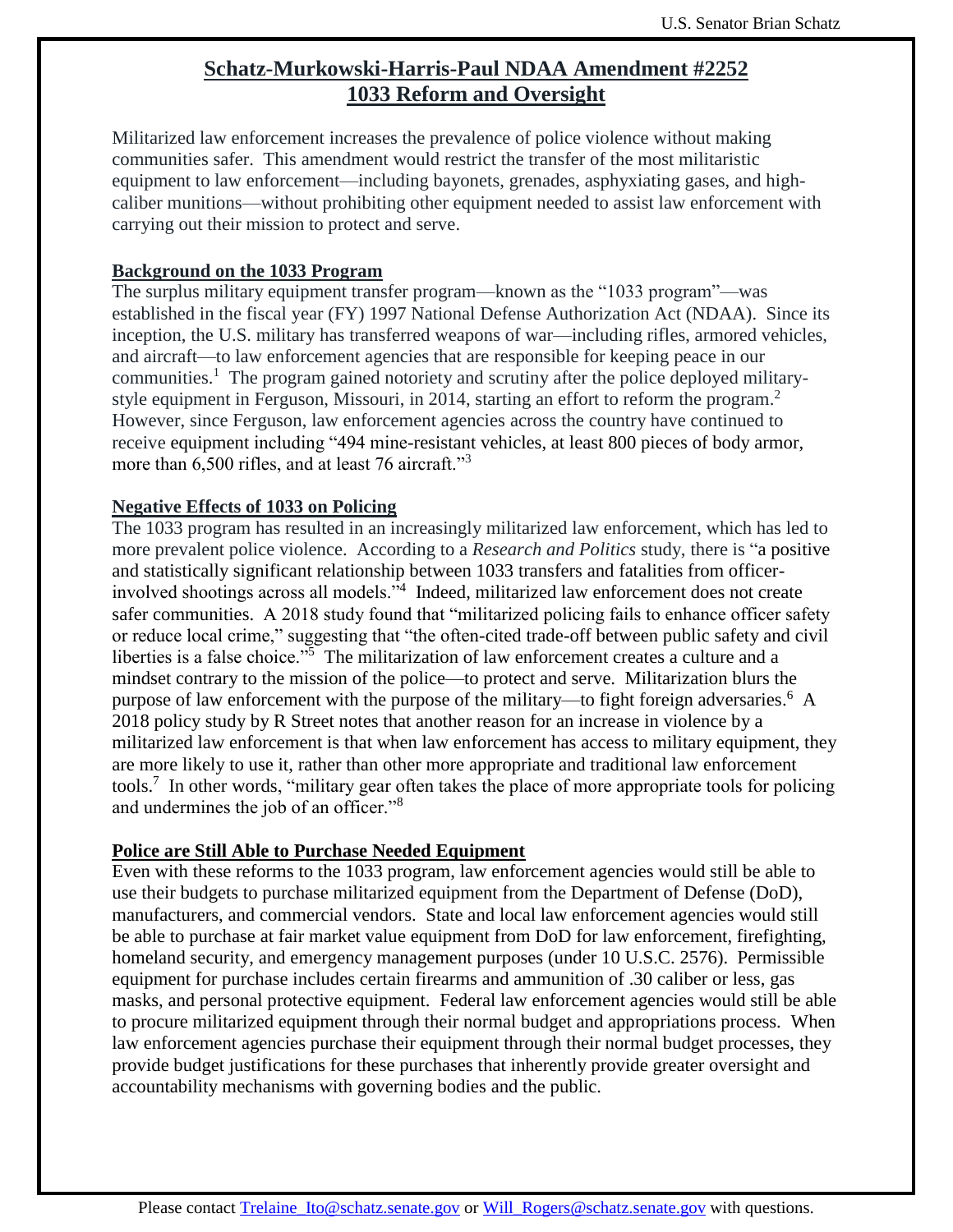## **Amendment Summary**

**This NDAA amendment to reform the 1033 program would demilitarize law enforcement by limiting certain types of military equipment from being transferred and restoring previously established accountability and transparency measures**. Specifically, it would:

- Limit the transfer of specific military equipment under the 1033 program, including:
	- o Armor-piercing firearms and ammunition, bayonets, grenade launchers, grenades, and explosives;
	- o Tracked combat vehicles;
	- o Weaponized drones;
	- o Tear gas; and
	- o Items in the Federal Supply Class of banned items.
- Prohibit the use of transferred equipment against First Amendment-protected activities, such as the right peaceably to assemble and to petition the government for redress of grievances.
- Require recipients of equipment to certify that the equipment is not surplus to their needs, and require the return of surplus equipment.
- Increase transparency and accountability for equipment transfers, including:
	- o Accounting for all transferred property;
	- o Creating and maintaining a regularly updated website that displays all the property transferred under the 1033 program and which law enforcement agencies have received the property; and
	- o Requiring compliance with the requirements of this amendment.
- Reestablish the Interagency Law Enforcement Working Group for military equipment transfers.

## **Endorsements**

- National Urban League
- NAACP
- The Law Enforcement Action Partnership (LEAP)
- Association of Prosecuting Attorneys
- R Street
- FreedomWorks
- Campaign for Liberty
- $\bullet$  #cut50
- VoteVets
- Concerned Veterans for America
- American Bar Association (ABA)
- Fight for the Future
- Third Way
- Project On Government Oversight (POGO)
- Open The Government
- Common Cause
- National Education Association (NEA)
- Sierra Club
- Demand Progress
- Human Rights First
- National Coalition Against Domestic Violence
- National Immigrant Justice Center
- Oxfam America
- Center for Law & Social Policy (CLASP)
- Coalition on Human Needs
- League of United Latin American Citizens (LULAC)
- OCA Asian Pacific American **Advocates**
- Anti-Defamation League (ADL)
- Legal Action Center
- National Partnership for Women & Families
- National Center for Transgender Equality
- National Alliance of Faith and Justice (NAFJ)
- Friends Committee on National Legislation (FCNL)
- NETWORK Lobby for Catholic Social **Justice**
- Unitarian Universalists for Social Justice